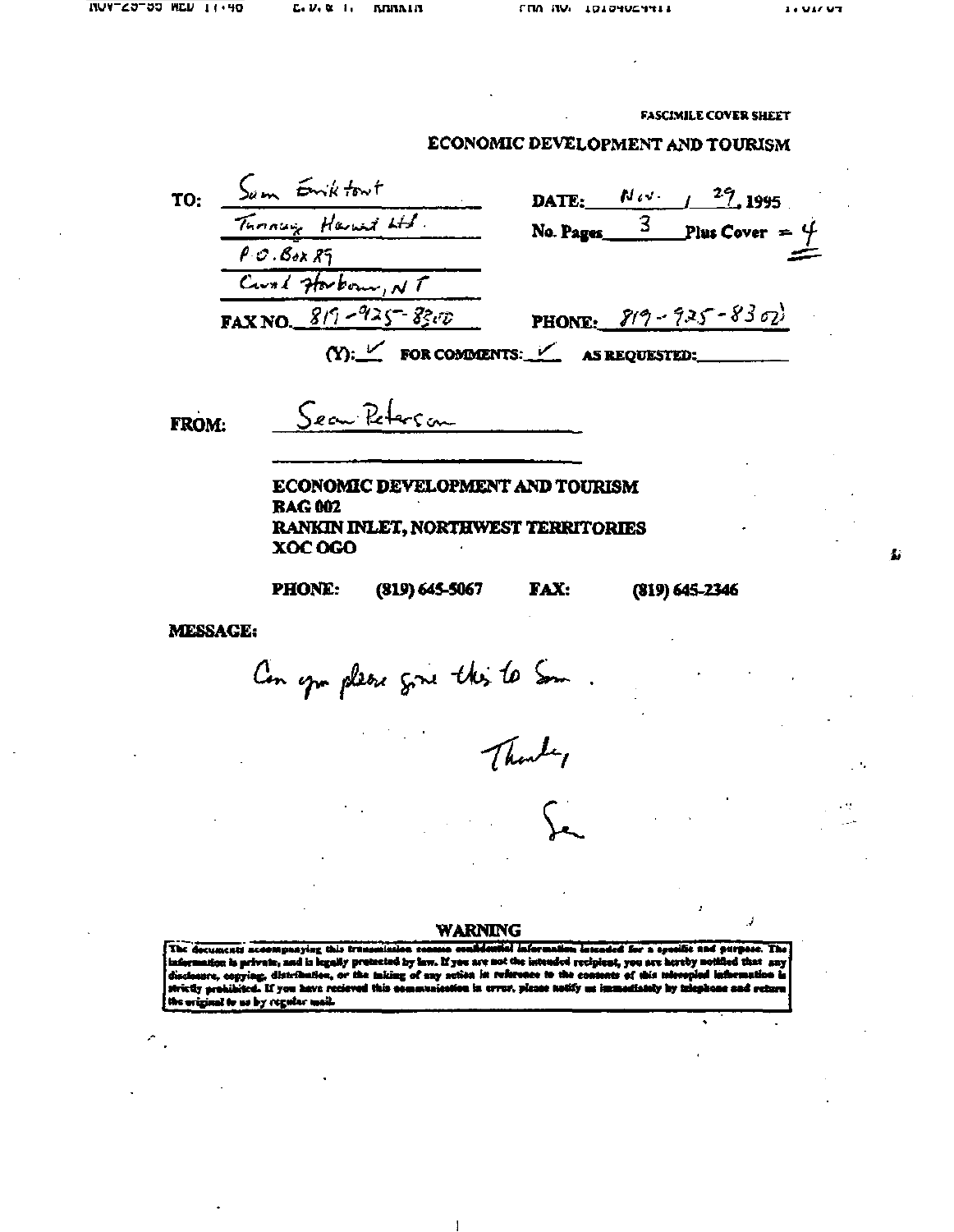ww.mus.arring

 $\mathbf{t}$ 



Nov. 29/95

Mr. Sam Emiktowt Tunnuq Harvest Ltd. P.O. Box 89 Coral Harbour. NT XOC OCO

Subject: Southampton Harvest 1996

Dear Sam;

"

How are you doing? I hope you are doing well in Coral Harbour. As per our telephone conversation from Monday, November 27th. I was wondering if you would be able to give me the following information.

1) Attached you will find a list of all the people from Coral Harbour who participated in the 1995 Southamptom Harvest. Would you be able to review tbe list and identify which individuals will be participating in the upcoming caribou harvest in 1996.

2) Would you be able to count how many pallets, combos and plastic meat bags one remaining from the 1995 harvest.

If you could provide the following information as soon as possible it would be greatly appreciated. If you have any question please feel free to give me a call.

Government of the Northwest Territories, Roman Inter, N.W.T. Canada XOC 030

 $\bullet$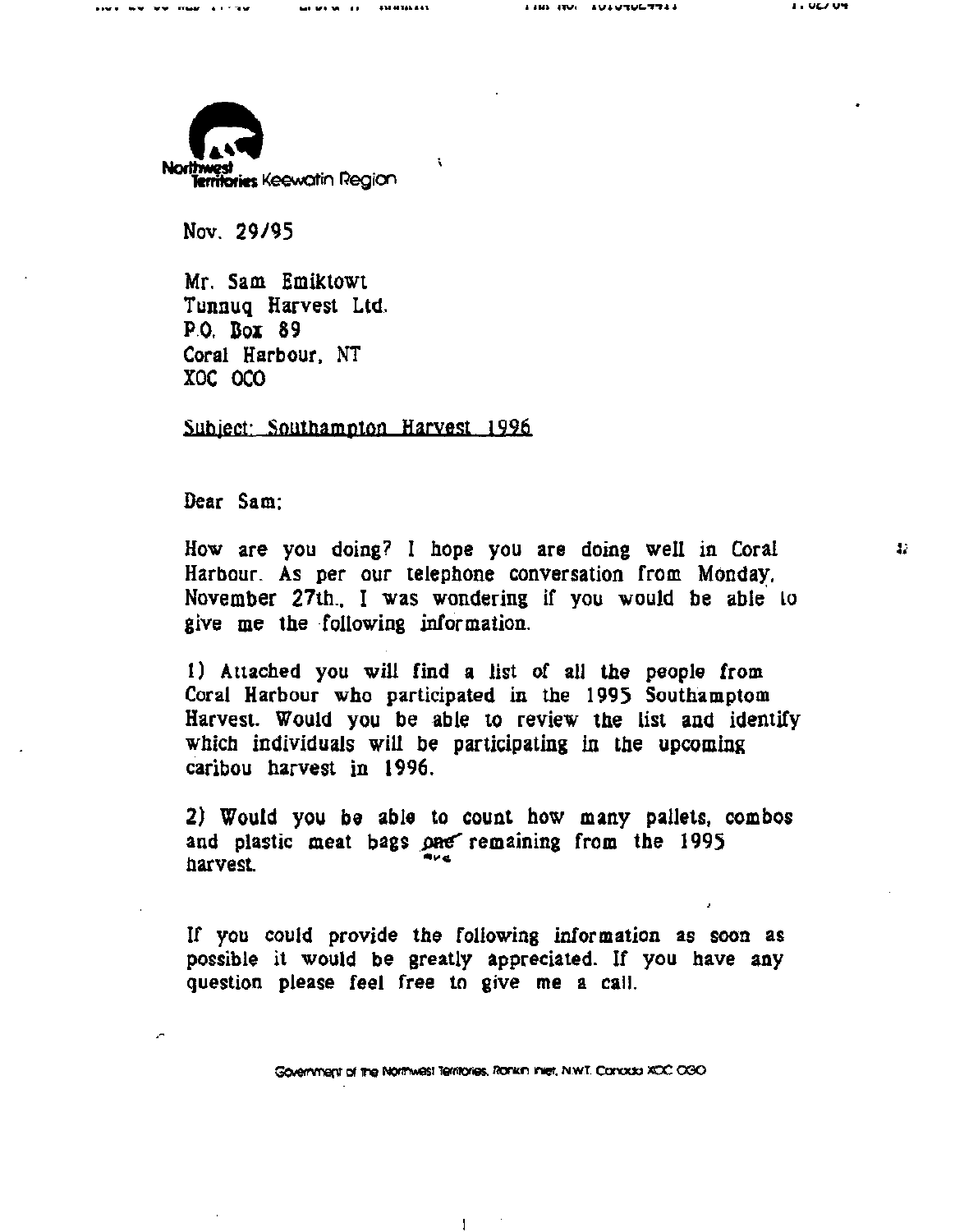Sean Peterson Traditional Economy Dev. Officer.

м. - 11 ...

**CAMP TEMP** 

. .

 $\epsilon$ 

**The Search Control** 

 $\sim 32$ 

cc. Jim Lehman, EDO, Coral Harbour

 $\mathbf{1}$